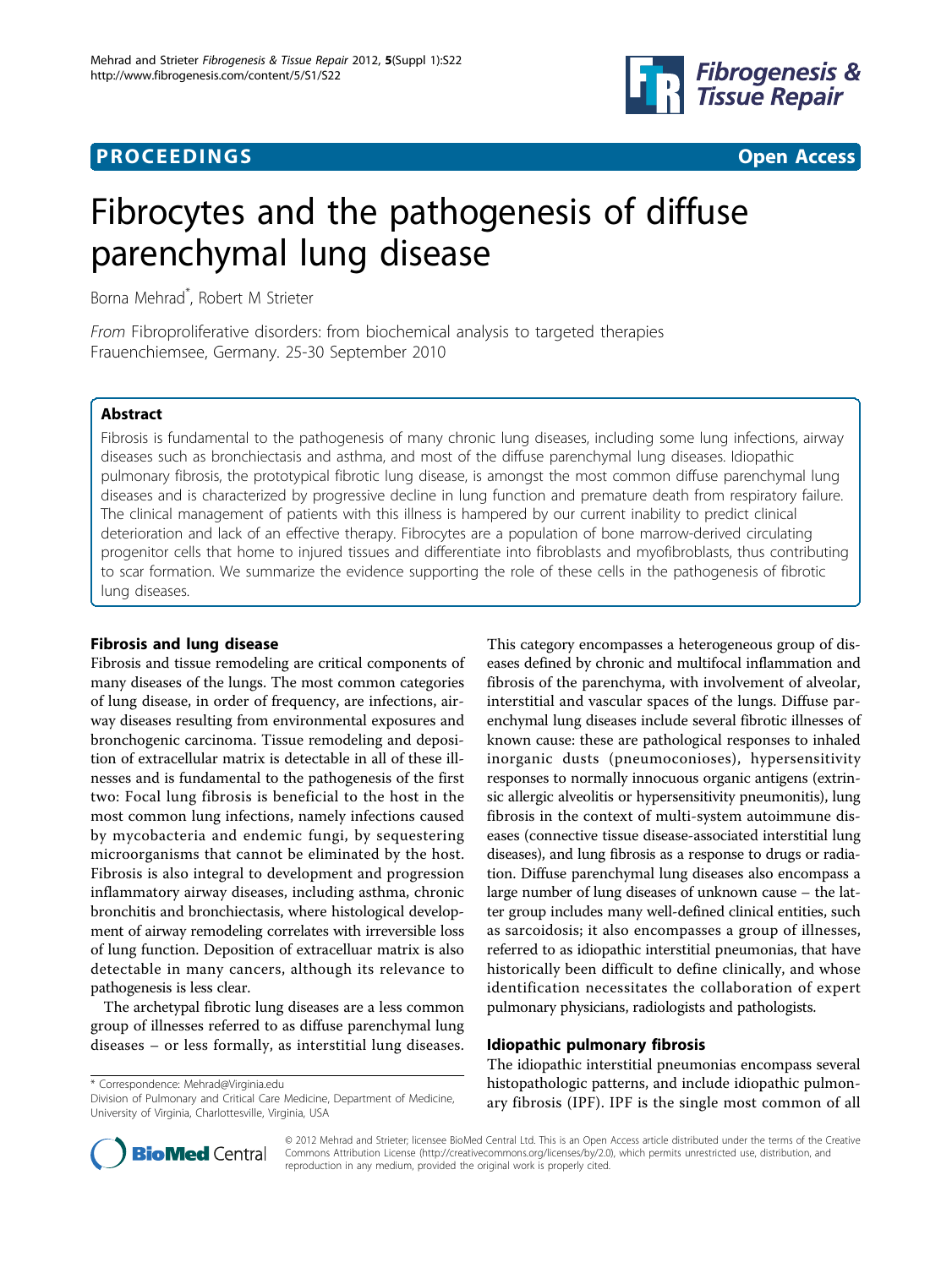diffuse parenchymal lung diseases and is a remarkable disease in 2 respects: first, it is an illness characterized by progressive fibrosis that culminates in death from respiratory failure a median of 3 years after diagnosis [[1,2\]](#page-3-0); as such, it is the quintessential disease of pathological fibrosis. Second, no treatment short of lung transplantation has been shown to affect the natural history of IPF: small studies that showed potential benefit for immunosuppressive regimens, in retrospect included patients that had diffuse parenchymal lung diseases other than IPF and were complicated by substantial drug toxicities; meta-analyses do not support the use of corticosteroids or non-steroid immunosuppressive agents in this disease [[3](#page-3-0),[4](#page-3-0)] and the utility of prednisone and azathioprine, a commonly used regimen, was again disproved recently [[5\]](#page-3-0). Clinical trials of interferon gamma-1b, imatinib, etanercept, sildenafil and bosentan have yielded negative results [\[6](#page-3-0)-[12](#page-3-0)]. The data regarding benefit of pirfenidone is contradictory [[12-16](#page-3-0)] leading to approval of its use in Europe and Japan but not the United States; an expert panel has recommended against its use based on the observation that any beneficial effect of pirfenidone is expected to be outweighed by significant adverse effects [[17\]](#page-3-0). The value of oral N-acetyl cysteine as monotherapy has not been established and is under study [[5\]](#page-3-0). A recent study of an inhibitor of a tyrosine kinase downstream of multiple growth factor receptors did not affect the primary outcome, decline in FVC, but showed a reduction in incidence of acute exacerbation at the highest dose tested, a potentially important finding if it is reproducible [[18](#page-3-0)]. In summary, due to its relative frequency and lack of proven therapeutic options, there is a pressing clinical need for new approaches to the management of IPF.

The lung histologic pattern in IPF is termed usual interstitial pneumonia (UIP). The UIP histologic pattern is not unique to IPF and also occurs in several diseases in which the injurious agent is known, such as pneumoconioses, chronic hypersensitivity pneumonitis and some cases of the lung diseases due to connective tissue disorders. The UIP pattern consists of normal areas of lung juxtaposed with areas of leukocyte infiltration and other areas with advanced fibrosis in a given low-power field [\[17](#page-3-0)[,19](#page-4-0)]. This variegated pattern has led to the hypothesis of temporal heterogeneity. This hypothesis states that UIP is the consequence of multiple episodes of inflammation and fibrosis in response to multiple insults over time, and not the response to a single insult [\[17](#page-3-0)]. Another histological feature of UIP is the presence of fibroblastic foci, areas of polyclonal fibroblast and myofibroblast aggregation and site of deposition of new collagen, thought to represent areas of fibroblast proliferation and differentiation, and are located at the edges of areas of dense fibrosis [\[17,](#page-3-0)[20](#page-4-0)].

Given their pivotal role in the generation of the extracellular matrix, fibroblasts and myofibroblasts are considered the primary effector cells in the evolution of pulmonary fibrosis, and their cellular source is thus a critical question in the pathogenesis of fibrotic lung diseases. Currently, 3 hypotheses address the origin of lung fibroblasts [[21](#page-4-0)-[23](#page-4-0)]: The classical concept is that tissue injury induces the activation, proliferation and differentiation of a resident fibroblast in the lung interstitial compartment into a myofibroblast that migrates into the alveolar compartment and expresses constituents of the extracellular matrix leading to lung fibrosis. The second mechanism involves injuryinduced changes in the microenvironment of the epithelium or endothelium, inducing their transition to a mesenchymal phenotype and subsequently contributes to fibroproliferation. The third mechanism pertains to a circulating bone marrow-derived progenitor cell, the fibrocyte, that can home to sites of lung injury, differentiate into fibroblasts and myofibroblasts, proliferate, and contribute to the generation of extracellular matrix.

# Relevance of fibrocytes to lung fibrosis in animal models

Using the mouse model of intrapulmonary bleomycin administration, CD45+ Col1+ CXCR4+ fibrocytes were found to increase in the peripheral blood of animals challenged with intrapulmonary bleomycin as compared to saline, and then return to steady state levels [\[24](#page-4-0)]. In contrast, lung fibrocytes began to appear in the lung 2 days after bleomycin administration, peak at 8 days after bleomycin and remained elevated between days 16 and 20; this time course correlated temporally with deposition of collagen in the lungs and suggested (but did not prove) mobilization of fibrocytes from the bone marrow to the blood and subsequently to the lungs. To address this issue definitively, several investigators have stable radiation chimeric mice in which bone marrow cells express enhanced GFP on the beta-actin promoter. These works have demonstrated that in response to intra-pulmonary bleomycin or lung irradiation, fibrocytes traffic and accumulate in the lungs [[25,26\]](#page-4-0) and a subset differentiates into myelofibroblasts [\[27\]](#page-4-0). Consistent with this, when purified human fibrocytes were intravenously transferred to SCID mice that had been exposed to either bleomycin or saline, greater numbers of human CD45+ Col1+ CXCR4+ fibrocytes were observed in bleomycin-challenged lungs as compared to saline-treated controls [\[24\]](#page-4-0).

In examining the chemokine receptor profile of circulating CD45+ Col1+ cells in mice, we have found that both in normal mice and animals challenged with bleomycin, CXCR4 is the most commonly expressed surface receptor, being present in approximately 70% of the cells [[27](#page-4-0)]. In addition, CXCL12, the ligand for CXCR4, is expressed in the lungs and is induced after intrapulmonary administration of bleomycin within one day and then remains elevated for the subsequent 19 days; the dynamics of this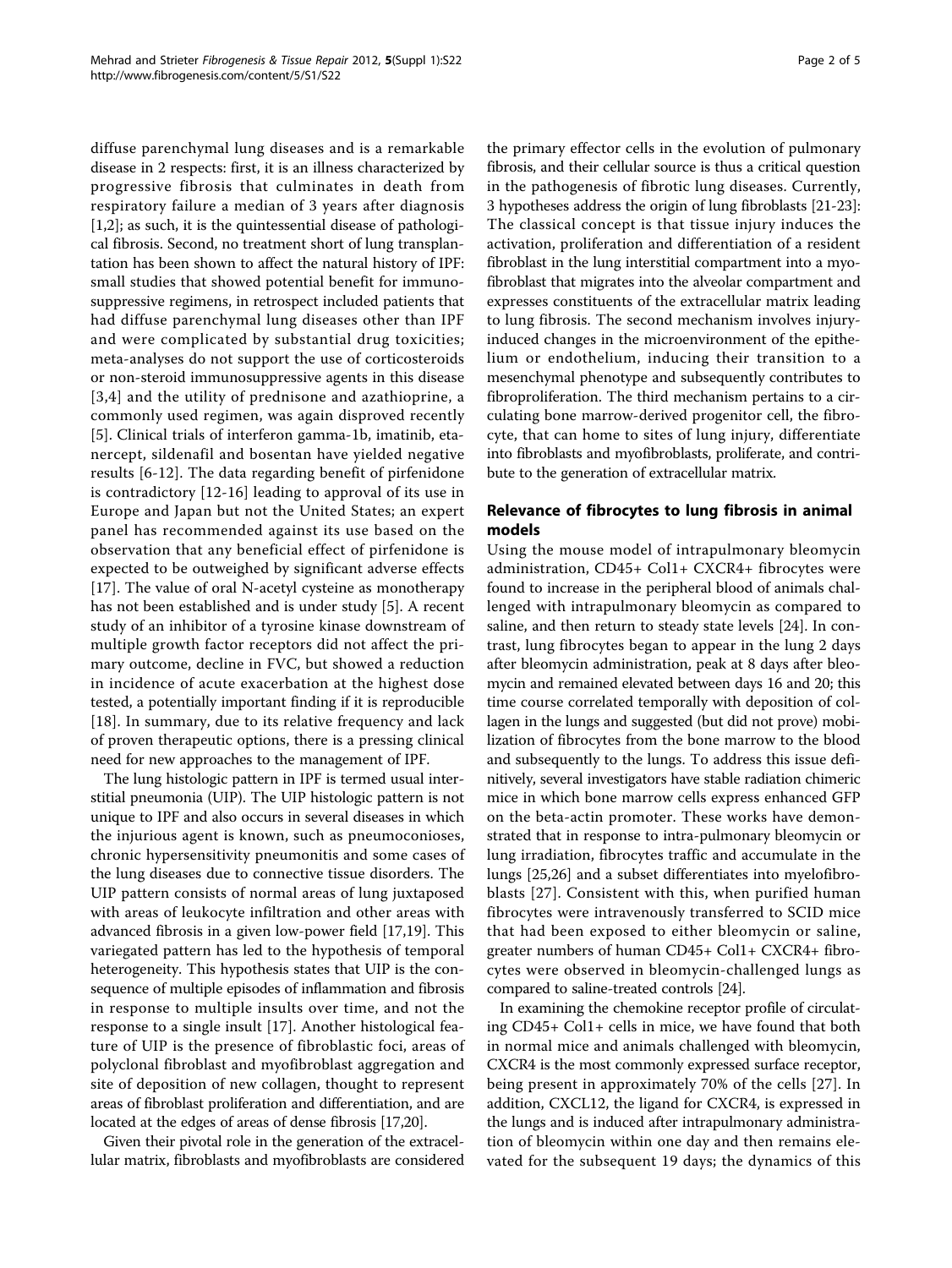expression therefore are consistent with a role for CXCL12 in recruiting CXCR4+ fibroytes to the lungs. Indeed, in vivo neutralization of CXCL12 resulted in reduced number of lung CD45+ Col1+ CXCR4+ fibrocytes and  $\alpha$ -SMA-expressing myofibroblasts as well as reduced lung collagen content and attenuated pulmonary fibrosis by histologic morphometric analysis, but did not influence the number of lung neutrophils, macrophages, CD4 and CD8 T cells or NK cells [\[24](#page-4-0)]. Consistent with this, pharmacological antagonism of CXCR4 also results in reduced lung fibrocyte numbers and pulmonary fibrosis in response to bleomycin [[28](#page-4-0)].

Work by other groups has examined the role of other mechanisms in recruitment of fibrocytes to the lungs in animal models of lung fibrosis. Using a model of intrapulmonary fluorescein isothiocyanate-induced lung fibrosis, fibrocytes were isolated from lung tissue and bronchoalveolar lavage after in vitro culture [[29\]](#page-4-0). These cells expressed CXCR4, CCR5, CCR7 and CCR2 and migrated in response to CCL2 and CCL12 ligands. CCR2-deficient mice treated with intratracheal FITC were found to have lower levels of fibrocytes in the lung and less fibrosis as compared to wildtype counterparts [[30](#page-4-0)], and effect that was later found to be independent of CCL2, but was attributed to another CCR2 ligand, CCL12 [[29\]](#page-4-0). CCR2 is also highly expressed on cells of the mononuclear phagocyte lineage including monocyte, macrophage and dendritic cell populations, however, and reduced lung fibrosis in response to bleomycin in CCR2 knockout animals correlated with a substantial reduction in these cells as well as inflammatory cytokines in the bronchoalveolar lavage fluid [[31,32](#page-4-0)]; it is therefore not clear whether the observed effect in CCR2-deficient animals is attributable to fibrocytes or other cell populations. Fibrocyte influx to the lung in the bleomycin model has also been linked to the CCL3- CCR5 chemokine axis; interestingly, this effect was associated with reduced lung expression of lung CXCL12 expression in the lungs of CCL3- and CCR5-deficient animals, suggesting that the effect of CCL3-CCR5 may be mediated via the CXCL12-CXCR4 axis [[33\]](#page-4-0). Finally, in a model of pulmonary over-expression of TGF-β, the number of lung fibrocytes and the extent of lung fibrosis were attenuated by deletion of semaphorin 7a (a cell surface receptor that interacts with  $\beta1$  integrin) in bone marrowderived cells [\[34\]](#page-4-0).

# Are fibrocytes and CXCL12/CXCR4 relevant to human interstitial lung disease?

Mouse models of lung fibrosis are helpful in identifying potential mechanisms of human disease and to test causal relationships, but differ from human diffuse parenchymal lung diseases in a number of important ways: Importantly, most animal models of lung fibrosis are caused by a single discreet exposure to an injurious agent, which results in acute lung injury and inflammation, followed by a fibrotic stage, which eventually resolved in surviving animals. In contrast, human IPF does not have an identifiable inciting event, is characterized by a relapsing and remitting course rather than a monophasic progression, and is progressive rather than resolving. In addition, lung fibrosis in mouse models of lung fibrosis does not show histological evidence of temporal heterogeneity or fibroblastic foci, the hallmarks of human UIP. Consistent with this, there are marked differences between mechanisms identified in the bleomycin-induced mouse model of pulmonary fibrosis and human disease [\[35\]](#page-4-0).

Similar to mouse fibrocytes, CXCR4 is the most prominently expressed chemokine receptor on fresh peripheral blood human fibrocytes, being expressed by 85% of circulating CD45+ Col1+ cells; by comparison, CCR2 and CCR7 are expressed by approximately 50% and 10% of human blood fibrocytes [[27\]](#page-4-0). Both CCR2 and CXCR4 expressed by fibrocytes are functional because human cells display in vitro chemotaxis towards the CXCR4 ligand, CXCL12 [[27\]](#page-4-0) and the CCR2 ligand CCL2 [[36\]](#page-4-0). In addition, the chemokine ligand, CXCL12, was found to be extensively expressed in lung tissue from patients with the histologically diagnosed interstitial lung disease as detected by immunohistochemistry and ELISA, but not in histologically normal lungs [\[37](#page-4-0)]. A similar increase in plasma CXCL12 levels in patients with interstitial lung disease, supporting the concept that there is a CXCL12 gradient between the bone marrow and the blood to allow release of fibrocytes from the bone marrow in these patients. Consistent with this, there was >5-fold higher concentration of circulating CD45+ Col1+ fibrocytes in unmanipulated peripheral blood of patients with interstitial lung disease as compared to healthy controls, approximately 10% of which express  $\alpha$ SMA, suggesting further differentiation to myofibroblast phenotype [[37](#page-4-0)]. These findings have now been corroborated by 2 other groups, showing expanded fibrocyte pool in the lungs and blood of subjects with scleroderma-associated interstitial lung disease, associated with increased CXCL12 expressions in the lungs [[38,39](#page-4-0)]. In addition, fibrocytes have been documented in lung biopsy specimens of subjects with IPF, where their numbers was associated with elevated plasma and bronchoalveolar fluid CXCL12 and correlated with the number of fibroblastic foci [\[40\]](#page-4-0).

Most recently the correlation of circulating fibrocytes to prognosis of IPF patients was tested. The proportion of circulating CD45+ Col1+ cells in the buffy coat was found to be elevated in patients with stable IPF as compared to healthy controlled, and greatly increased in subjects experiencing exacerbations of IPF, in whom it returned to baseline levels in survivors who recovered from the exacerbation [[41\]](#page-4-0). The ratio of circulating fibrocytes did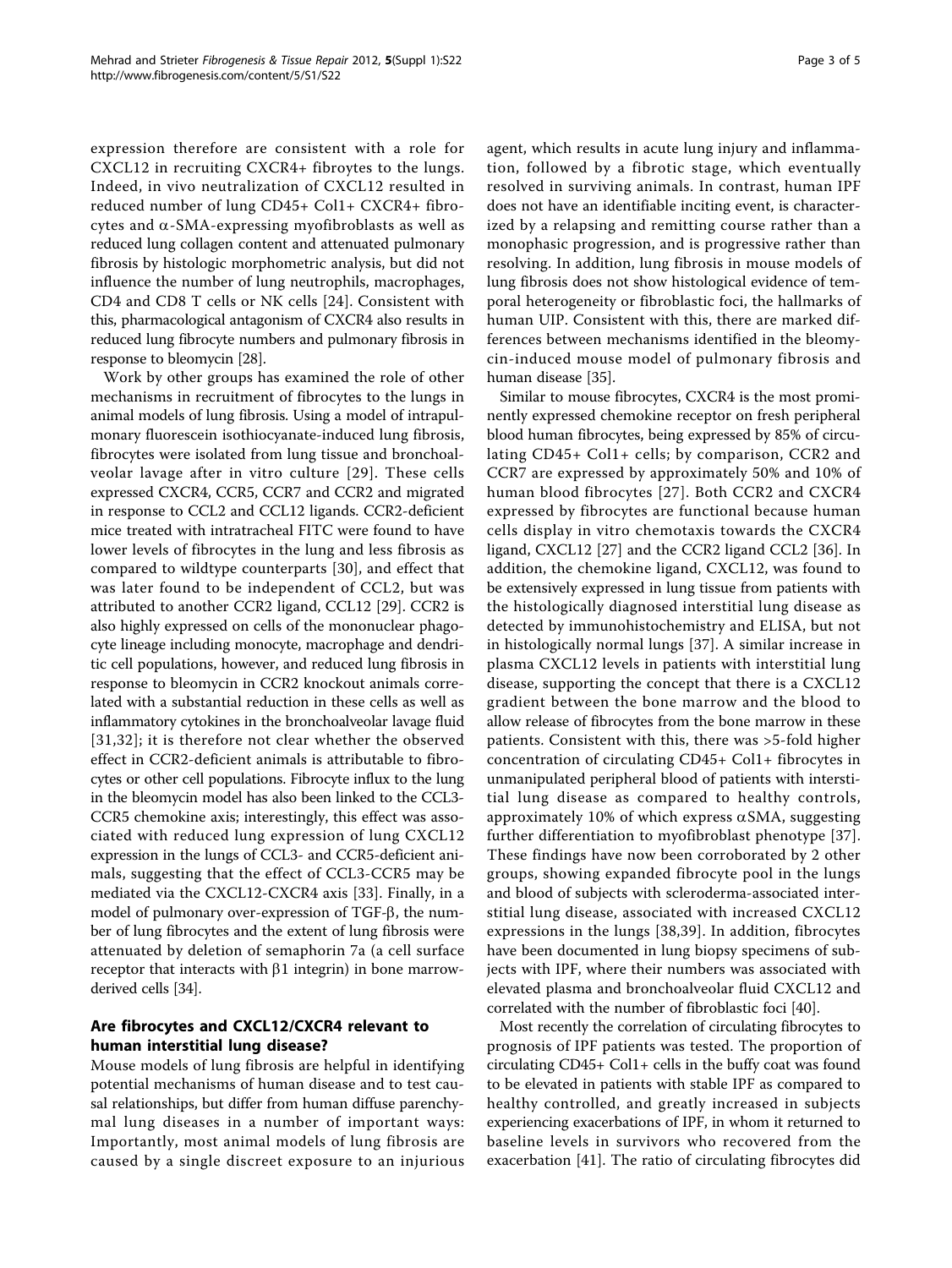<span id="page-3-0"></span>not correlate with physiological parameters in IPF patients but was a powerful predictor of survival: subjects with <5% circulating fibrocytes has a median survival of 27 months as compared to subjects with >5% fibrocytes whose median survival was 7.5 months [\[41\]](#page-4-0).

# Can fibrocyte CXCR4 expression be manipulated therapeutically?

As noted above, CXCR4 is the predominant chemokine receptor on human and mouse fibrocytes, and interrupting the CXCR4-CXCL12 axis in mice results in attenuation of fibrosis. Furthermore, both hypoxia and growth factors result in increase CXCR4 mRNA, CXCR4 cell surface expression, and chemotaxis to CXCL12 in human fibrocytes [[27](#page-4-0)]. This augmentation can be abrogated by exposing cultured human fibrocytes to the mTOR inhibitor sirolimus in vitro [[27](#page-4-0)]. In the in vivo setting, treatment of bleomycin-challenged mice with sirolimus has been shown to result in reduced absolute number of CXCR4+ fibrocytes in the blood and lungs but did not influence the basal numbers of fibrocytes in the peripheral blood or lung in mice treated with saline instead of bleomycin. Consistent with its effect on fibrocyte infiltration, sirolimus treatment resulted in an approximately 60% decrease in lung collagen deposition [\[27](#page-4-0)]. This result is consistent with a prior report of effectiveness of sirolimus in a rat model of pulmonary fibrosis [[42](#page-4-0)], but does not exclude the possibility of effects of sirolimus that may be independent of CXCR4 expression or, indeed, fibrocytes. Given the limited therapeutic options and poor prognosis of human IPF, lack of optimal animal models that recapitulate the human disease, biological plausibility of a potential benefit for mTOR inhibition in this disease, and the clinical availability of mTOR inhibitors, a case can be made to test this drug in a pilot study in human IPF.

#### Conclusions

Human diffuse parenchymal lung diseases are a heterogeneous group of illnesses characterized by various degrees of lung inflammation and fibrosis. Data from animal models, clinical studies and in vitro experiments support a role for bone marrow derived fibrocytes in the pathogenesis of these conditions. This information may prove useful in the management of these diseases in two ways: first, circulating fibrocyte concentration may be a biomarker of disease activity and prognosis, and second, fibrocyte biology represents a potential therapeutic target in these diseases.

#### Acknowledgements

This article has been published as part of Fibrogenesis & Tissue Repair Volume 5 Supplement 1, 2012: Proceedings of Fibroproliferative disorders: from biochemical analysis to targeted therapies. The full contents of the

supplement are available online at [http://www.fibrogenesis.com/](http://www.fibrogenesis.com/supplements/5/S1) [supplements/5/S1.](http://www.fibrogenesis.com/supplements/5/S1)

#### Competing interests

The authors declare that they have no competing interests.

Published: 6 June 2012

#### References

- 1. Bjoraker JA, Ryu JH, Edwin MK, Myers JL, Tazelaar HD, Schroeder DR, Offord KP: Prognostic significance of histopathologic subsets in idiopathic pulmonary fibrosis. Am J Respir Crit Care Med 1998, 157:199-203.
- 2. Nicholson AG, Colby TV, du Bois RM, Hansell DM, Wells AU: The prognostic significance of the histologic pattern of interstitial pneumonia in patients presenting with the clinical entity of cryptogenic fibrosing alveolitis. Am J Respir Crit Care Med 2000, 162:2213-2217.
- 3. Davies HR, Richeldi L, Walters EH: Immunomodulatory agents for idiopathic pulmonary fibrosis. Cochrane Database Syst Rev 2003, CD003134
- 4. Richeldi L, Davies HR, Ferrara G, Franco F: Corticosteroids for idiopathic pulmonary fibrosis. Cochrane Database Syst Rev 2003, CD002880.
- 5. Clinical Alert: Commonly Used Three-drug Regimen for Idiopathic Pulmonary Fibrosis Found Harmful. , http://www.nlm.nih.gov/databases/ alerts/2011\_nhlbi\_ifp.html (accessed 10/27/11).
- 6. Zisman DA, Schwarz M, Anstrom KJ, Collard HR, Flaherty KR, Hunninghake GW: A controlled trial of sildenafil in advanced idiopathic pulmonary fibrosis. N Engl J Med 2010, 363:620-628.
- 7. Daniels CE, Lasky JA, Limper AH, Mieras K, Gabor E, Schroeder DR: Imatinib treatment for idiopathic pulmonary fibrosis: Randomized placebocontrolled trial results. Am J Respir Crit Care Med 2010, 181:604-610.
- 8. King TE Jr, Albera C, Bradford WZ, Costabel U, Hormel P, Lancaster L, Noble PW, Sahn SA, Szwarcberg J, Thomeer M, et al: Effect of interferon gamma-1b on survival in patients with idiopathic pulmonary fibrosis (INSPIRE): a multicentre, randomised, placebo-controlled trial. Lancet 2009, 374:222-228.
- 9. Raghu G, Brown KK, Costabel U, Cottin V, du Bois RM, Lasky JA, Thomeer M, Utz JP, Khandker RK, McDermott L, Fatenejad S: Treatment of idiopathic pulmonary fibrosis with etanercept: an exploratory, placebo-controlled trial. Am J Respir Crit Care Med 2008, 178:948-955.
- 10. King TE Jr, Behr J, Brown KK, du Bois RM, Lancaster L, de Andrade JA, Stahler G, Leconte I, Roux S, Raghu G: BUILD-1: a randomized placebocontrolled trial of bosentan in idiopathic pulmonary fibrosis. Am J Respir Crit Care Med 2008, 177:75-81.
- 11. Raghu G, Brown KK, Bradford WZ, Starko K, Noble PW, Schwartz DA, King TE Jr: A placebo-controlled trial of interferon gamma-1b in patients with idiopathic pulmonary fibrosis. N Engl J Med 2004, 350:125-133.
- 12. Spagnolo P, Del Giovane C, Luppi F, Cerri S, Balduzzi S, Walters EH, D'Amico R, Richeldi L: Non-steroid agents for idiopathic pulmonary fibrosis. Cochrane Database Syst Rev 2010, CD003134.
- 13. Collard HR: Idiopathic pulmonary fibrosis and pirfenidone. Eur Respir J 2010, 35:728-729.
- 14. Taniguchi H, Kondoh Y, Ebina M, Azuma A, Ogura T, Taguchi Y, Suga M, Takahashi H, Nakata K, Sato A, et al: The clinical significance of 5% change in vital capacity in patients with idiopathic pulmonary fibrosis: extended analysis of the pirfenidone trial. Respir Res 2011, 12:93.
- 15. Azuma A, Nukiwa T, Tsuboi E, Suga M, Abe S, Nakata K, Taguchi Y, Nagai S, Itoh H, Ohi M, et al: Double-blind, placebo-controlled trial of pirfenidone in patients with idiopathic pulmonary fibrosis. Am J Respir Crit Care Med 2005, 171:1040-1047.
- 16. Noble PW, Albera C, Bradford WZ, Costabel U, Glassberg MK, Kardatzke D, King TE Jr, Lancaster L, Sahn SA, Szwarcberg J, et al: Pirfenidone in patients with idiopathic pulmonary fibrosis (CAPACITY): two randomised trials. Lancet 2011, 377:1760-1769.
- 17. Raghu G, Collard HR, Egan JJ, Martinez FJ, Behr J, Brown KK, Colby TV, Cordier JF, Flaherty KR, Lasky JA, et al: An official ATS/ERS/JRS/ALAT statement: idiopathic pulmonary fibrosis: evidence-based guidelines for diagnosis and management. Am J Respir Crit Care Med 2011, 183:788-824.
- 18. Richeldi L, Costabel U, Selman M, Kim DS, Hansell DM, Nicholson AG, Brown KK, Flaherty KR, Noble PW, Raghu G, et al: Efficacy of a tyrosine kinase inhibitor in idiopathic pulmonary fibrosis. N Engl J Med 2011, 365:1079-1087.